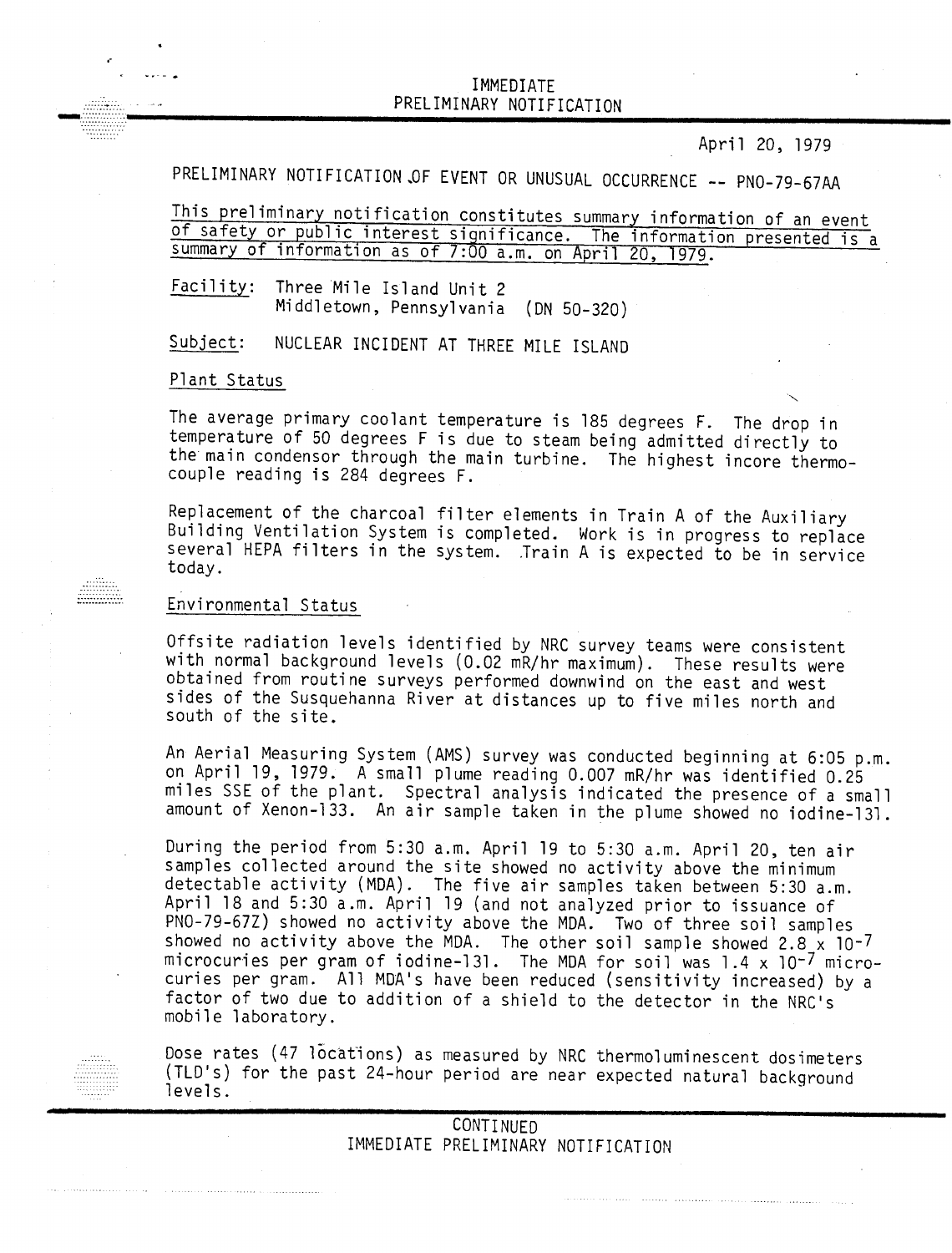| Continued | April 20, 1979 |
|-----------|----------------|
| . Page 2  | PN0-79-67AA    |
|           |                |

Iodine concentrations measured in the Unit 2 ventilation stack since PNO-79-67Z (April 19, 1979) are:

| 11 I IIIE                 | Activity (uCi/cc     |
|---------------------------|----------------------|
| 4/19 (0358) - 4/19 (0800) | $6.6 \times 10^{-8}$ |
| 4/19 (0803) - 4/19 (1210) | $1.0 \times 10^{-7}$ |
| 4/19 (1226) - 4/19 (1634) | $1.8 \times 10^{-7}$ |
| 4/19 (1728) - 4/19 (2025) | $1.8 \times 10^{-7}$ |
| 4/19 (2025) - 4/20 (0001) | $1.2 \times 10^{-7}$ |
| 4/20 (0001) - 4/20 (0351) | $3.3 \times 10^{-7}$ |

|                               | ctivity (uCi/cc) |
|-------------------------------|------------------|
| 6.6 $\times$ 10 <sup>-8</sup> |                  |
| $1.0 \times 10^{-7}$          |                  |
| $1.8 \times 10^{-7}$          |                  |
| $1.8 \times 10^{-7}$          |                  |
| $1.2 \times 10^{-7}$          |                  |
| 7 - הר v יר <del>?</del>      |                  |

The NRC took the daily air sample near the observation center starting at  $100$  p m an April 19 and at  $100$ 4:00 p.m. on April 18 and ending at 4:00 p.m. on April 19. Analysis of this sample indicated that the concentration of Iodine-131 during the 24-hour period averaged less than 2.4 x 10-12 microcuries per cubic centimeter (less than 2.4 picocuries per cubic meter).

No additionaT environmental data have been received from EPA or FDA.

The three persons found on Hill Island on April 18, 1979 have been whole body counted. No radiation levels above normal body levels were found.

As stated in PNO-79-67Z, the whole body scanning program for local residents has been completed. A joint press release on this subject was issued by the Commonwealth of Pennsylvania and the NRC on this date. A copy of the press release is attached to this PN.

The Commonwealth of Pennsylvania has been informed of these results.

Attachment: Press Release dated 4/20/79

Contact: RCPaulus, IE x27246 DThompson, IE x27246

Distribution: Transmitted H St [0:**a** *f)*

Chairman Hendrie Commissioner Bradford<br>Commissioner Kennedy Commissioner Abearne Commissioner Ahearne Commissioner Gilins<sub>ky</sub> Transmitted: MNBB **P.** P. Bldg  $1:05$ <br>L. V. Gossick, EDO  $10:55$ <br>H. R. Denton, NRR L. V. Gossick, EDO 70:56 H. L. Ornstein, EDO<sup>'</sup>  $\sim$  R. C. DeYoung, NRR J. J. Fouchard, PA R. J. Mattson, NRR<br>N. M. Haller, MPA V. Stello, NRR N. M. Haller, MPA V. Stello, NRR R. S. Boyd, NRR<br>SS Bldg /  $45$ H. K. Shapar, ELD W. J. Dircks, NMSS S. Levine, RES<br>(Provide copy to STATE) IE (TMI) Site  $/25C$ White H,ouse Situation Room **3:5">** FDAA *| A iii* (Provide copies to the Administrator and the Operations Center) EPA *2:0G*  $DE/EGC$   $2:48$  $P = P$ BRP (State of PA) *<sup>J</sup> 0·40* DCPA *I:). {),O* HEW (Pickup S. J. Chilk, SECY C. C. Kammerer, CA (For Distribution) J. G. Davis, IE  $\frac{11}{2}$ Region I //:14 Region I <u>II 75</u><br>Region II *II :* 27 Region II <u>III S</u><br>Region III II S Region IV  $\frac{1}{3}$ <br>Region IV  $\frac{1}{3}$ Region  $V \overline{+1}$ :<br>(MAIL) J. J. Cummings, OIA R. Minogue, SO

> IMMEDIATE PRELIMINARY NOTIFICATION